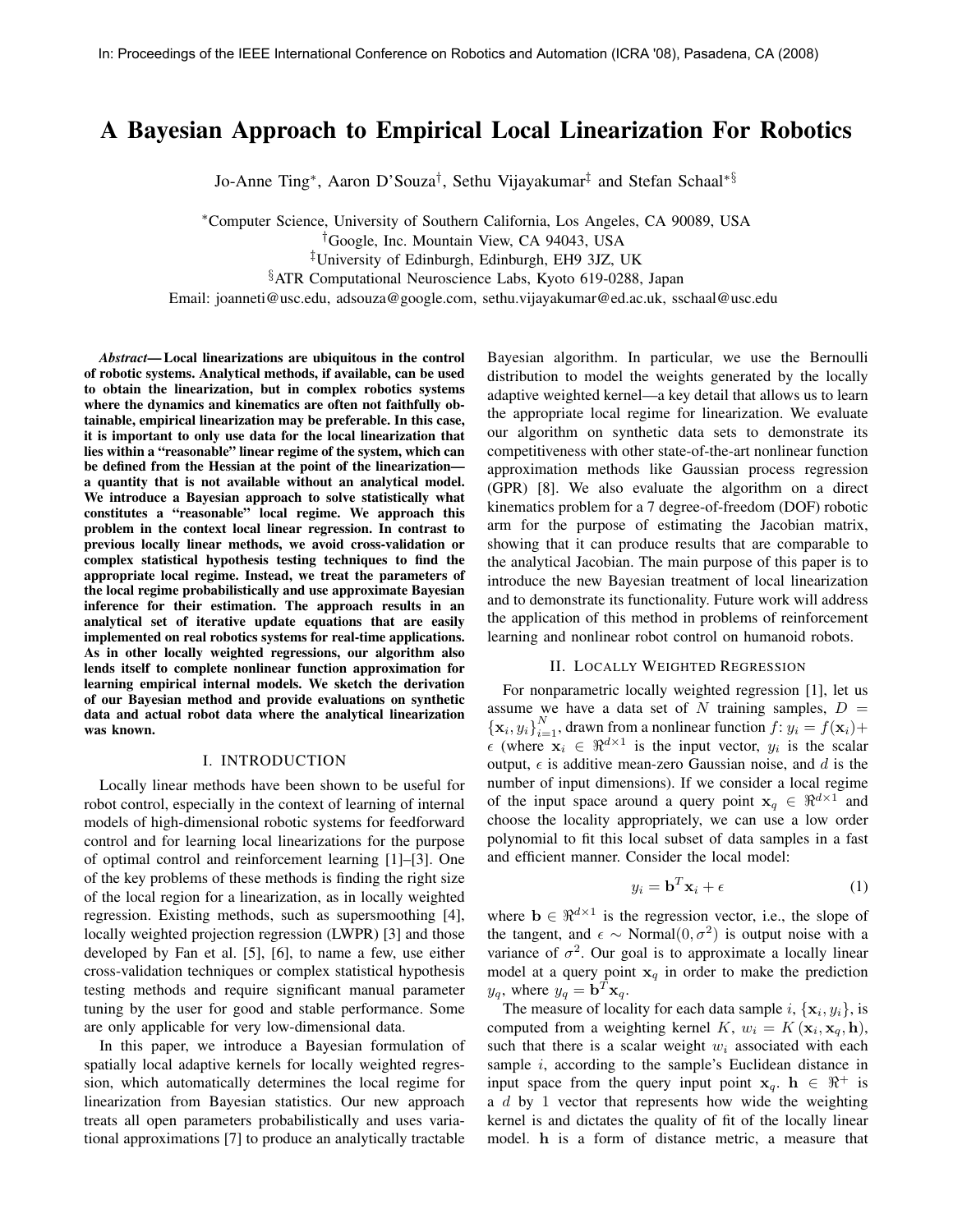determines the size and shape of the weighting kernel. It is the size of the local regime in input space to be linearized. A smaller h indicates that the weighting kernel is broader. We assume that the further a data sample is from  $x_q$  in input space, the more it should be downweighted. A popular choice of the function K is the Gaussian kernel  $w_i$  =  $\exp \left\{-0.5 \left(\mathbf{x}_i - \mathbf{x}_q\right)^T \mathbf{H} \left(\mathbf{x}_i - \mathbf{x}_q\right)\right\}$ , where **H** is a positive semi-definite diagonal matrix with h on its diagonal.

The distance metric of the kernel, parameterized by h, must be chosen carefully. If h is too large, then we risk overfitting the data, i.e., fitting noise. If h is too small, we may oversmooth the data, i.e., not fitting enough structure in the data. In general, h is chosen as a function of the local curvature of  $f(\mathbf{x})$  and of the data density around the query point  $x_q$ . If we can find the right distance metric value, as a function of  $x_q$ , nonlinear function approximation may be solved accurately and efficiently. Past work has involved use of cross-validation, statistical hypothesis testing or search to find this optimal distance metric value. However, these methods may be sensitive to initialization values (for gradient descent), require manual meta-parameter tuning or be quite computationally involved. Next, we propose a variational Bayesian algorithm that learns both b and h simultaneously in an Expectation-Maximization-like (EM) [9] framework.

# III. BAYESIAN LOCALLY WEIGHTED REGRESSION

## A. Model

Given the local model in (1), we assume that the following prior distributions are used:

$$
p(y_i|\mathbf{x}_i) \sim \text{Normal}(\mathbf{b}^T \mathbf{x}_i, \sigma^2)
$$
  
\n
$$
p(\mathbf{b}|\sigma^2) \sim \text{Normal} (0, \sigma^2 \mathbf{\Sigma}_{\mathbf{b}_0})
$$
  
\n
$$
p(\sigma^2) \sim \text{Scaled-Inv-}\chi^2(n, \sigma^2_N)
$$
 (2)

where  $\Sigma_{\mathbf{b}_0}$  is the prior covariance of b, and n and  $\sigma_N^2$  are parameters of the Scaled-inverse- $\chi^2$  distribution (*n* is the number of degrees of freedom parameter and  $\sigma_N^2$  is the scale parameter). A Scaled-inverse- $\chi^2$  distribution was selected for  $\sigma^2$  since it is the conjugate prior for the variance parameter of a Gaussian distribution. Fig. 1 depicts the graphical model proposed, compactly describing the full multi-dimensional system in plate notation. The longer vertical plate shows that there are N samples of observed  $\{x_i, y_i\}$  data, while the wider horizontal plate shows  $d$  duplications of random variables for the d input dimensions of the data.

We assume that each data sample i,  $\{x_i, y_i\}$ , in D has a scalar indicator-like weight,  $0 \leq w_i \leq 1$ , associated with it. If  $w_i = 1$ , then the data sample is fully included in the local linear regression problem. Otherwise, if  $w_i = 0$ , then the data sample is excluded from the regression. In contrast to Sec. II, where the weight for each data sample  $w_i$  is an explicit function  $K$ , we treat the weights probabilistically, defining the weight  $w_i$  to be  $w_i = \prod_{m=1}^d \langle w_{im} \rangle$ .  $w_{im}$  is a random variable representing the weight of data sample  $i$  in the mth input dimension:

$$
p(w_{im}) \sim \text{Bernoulli}\left(\frac{1}{1 + |x_{im} - x_{qm}|^r h_m}\right) \tag{3}
$$



Fig. 1. Graphical model of Bayesian locally weighted regression in plate notation. Random variables are in circles, observed random variables are in double circles, and point-estimated parameters are in squares.

where  $x_{im}$  is the mth coefficient of the sample input  $x_i$ ,  $x_{qm}$ is the *mth* coefficient of the query vector  $x_q$ , and  $r > 0$  is a scalar. The weight  $w_{im}$  is a function of the distance of the sample i from the query point  $x_{qm}$  in input space and the distance metric  $h_m$ , defined as:

$$
p(h_m) \sim \text{Gamma}(a_{hm}, b_{hm}) \tag{4}
$$

where  $a_{hm}$  and  $b_{hm}$  are parameters of the Gamma distribution<sup>1</sup>. Modeling  $h_m$  as a Gamma distribution ensures that the inferred width of the weighting kernel remains positive. r controls the curvature of the weighting kernel. For smaller values of  $r$ , the weighting kernel takes on a shape with a narrower peak, but longer tails. For our experiments, we use  $r = 4$  and, with this initial curvature, learn the width/distance metric of each local weighting kernel.

#### B. Inference

We can treat the entire regression problem as an EM learning problem [7], [9]. Defining  $X$  to be a matrix with input vectors  $x_i$  arranged in its rows and y as a vector with coefficients  $y_i$ , we would like to maximize the log likelihood  $\log p(\mathbf{y}|\mathbf{X})$  (also known as the "incomplete" log likelihood) for generating the observed data. Due to analytical issues, we do not have access to the incomplete log likelihood, but only a lower bound of it. The lower bound is based on an expected value of the "complete" data likelihood  $\langle \log p(\mathbf{y}, \mathbf{b}, \mathbf{w}, \mathbf{h}, \sigma^2 | \mathbf{X}) \rangle^2$ , where  $p(\mathbf{y}, \mathbf{b}, \mathbf{w}, \mathbf{h}, \sigma^2 | \mathbf{X}) =$  $\prod_{i=1}^{N} p(y_i, \mathbf{b}, w_i, \mathbf{h}, \sigma^2 | \mathbf{x}_i)$ . In our model, each  $y_i$  of data sample i has an indicator-like scalar weight  $w_i$  associated with it. We can express the complete log likelihood  $L$  as:

$$
L = \sum_{i=1}^{N} \log p(y_i | \mathbf{x}_i, \mathbf{b}, \sigma^2)^{w_i} + \sum_{i=1}^{N} \sum_{m=1}^{d} \log p(w_{im})
$$

$$
+ \log p(\mathbf{b} | \sigma^2) + \log p(\sigma^2) + \log p(\mathbf{h})
$$

Expanding the  $\log p(w_{im})$  term above, we notice that there is a problematic  $\log(1 + (x_{im} - x_{qm})^r)$  term that prevents us from deriving an analytically tractable expression for

<sup>2</sup>Note that  $\langle \rangle$  denotes the expectation operator

<sup>&</sup>lt;sup>1</sup>Note that the model in its current form does not address input data that has irrelevant and redundant dimensions. Modifications can be made, through the use of Automatic Relevance Determination (ARD) [10], to introduce such an ability, but this is left to another paper. For a redundant or irrelevant dimension  $m$ ,  $h_m$  should reflect this redundancy/irrelevancy and take on a very low value.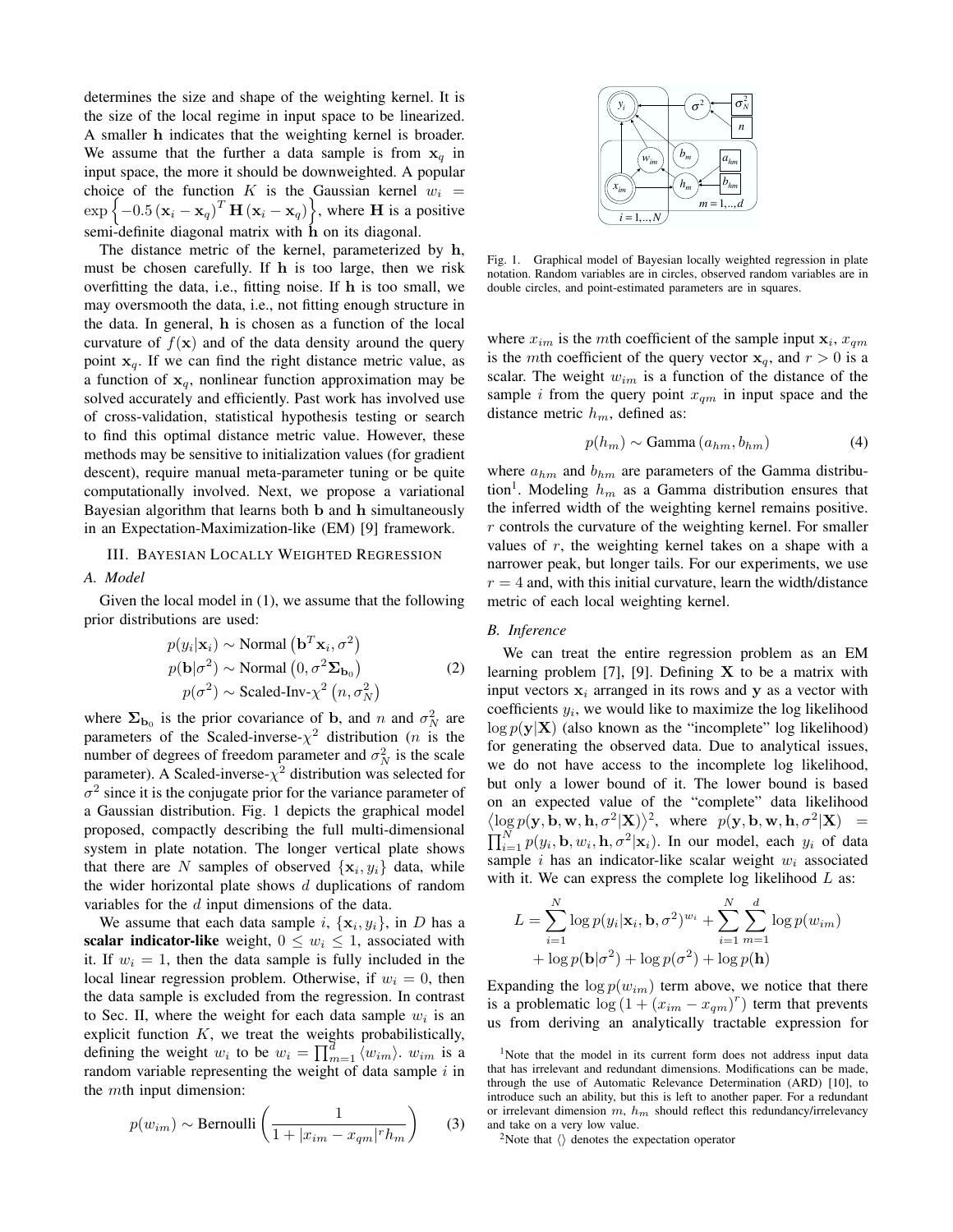the posterior of  $h_m$ . To address this, we use a variational approach on concave/convex functions suggested by Jaakkola et al. [11] in order to produce analytically tractable expressions. We can lower bound the term  $\log(1 + (x_{im} - x_{qm})^r)$ so that  $\log p(w_{im}) \ge (1 - w_{im}) \log (x_{im} - x_{qm})^r \hat{h}_m$  $\lambda_{im} (x_{im} - x_{qm})^r h_m$ , where  $\lambda_{im}$  is a variational parameter to be optimized in the M-step of our final EM-like algorithm. The lower bound to  $L$  is then:

$$
\hat{L} = -\frac{N}{2} \log \sigma^2 - \sum_{i=1}^N \frac{w_i (y_i - \mathbf{b}^T \mathbf{x}_i)^2}{2\sigma^2} \n+ \sum_{i=1}^N \sum_{m=1}^d (1 - w_{im}) \log (x_{im} - x_{qm})^r h_m \n- \sum_{i=1}^N \sum_{m=1}^d \lambda_{im} (x_{im} - x_{qm})^r h_m - \frac{1}{2} \log \sigma^2 \n+ \frac{1}{2} \log |\mathbf{\Sigma}_{\mathbf{b}_0}^{-1}| - \frac{\mathbf{b}^T \mathbf{\Sigma}_{\mathbf{b}_0}^{-1} \mathbf{b}}{2\sigma^2} - \left(\frac{n_0}{2} + 1\right) \log \sigma^2 - \frac{n_0 \sigma_{NO}^2}{2\sigma^2} \n+ \sum_{m=1}^d (a_{hm0} - 1) \log h_m - \sum_{m=1}^d b_{hm0} h_m + \text{const}
$$

We would like to maximize the lower bound to the log likelihood and find the corresponding parameter values. The expectation of  $\hat{L}$  should be taken with respect to the true posterior distribution of all hidden variables  $Q(\mathbf{b}, \sigma^2, \mathbf{h})$ . Since this is an analytically intractable expression, a lower bound can be formulated using a technique from variational calculus where we make a factorial approximation [7] of the true posterior as follows:  $Q(\mathbf{b}, \sigma^2, \mathbf{h}) = Q(\mathbf{b}, \sigma^2)Q(\mathbf{h}).$ While losing a small amount of accuracy, all resulting posterior distributions over hidden variables become analytically tractable. The posterior distributions of  $w_{im}$ ,  $p(w_{im})$  $1|y_i, \mathbf{x}_i, \theta, w_{i1:ik,k \neq m}$ , are inferred using Bayes' rule:

$$
\frac{p(y_i|\mathbf{x}_i,\boldsymbol{\theta},w_{i1:ik,k\neq m},w_{im}=1)^{\prod_{t=1,t\neq m}^{d}(w_{it})}p(w_{im}=1)}{p(y_i|\mathbf{x}_i,\boldsymbol{\theta},w_{i1:id})}
$$

where  $\theta = {\mathbf{b}, \sigma^2, \mathbf{h}}$  and, for a certain dimension m, we take into account the effect of the weights in the other  $d-1$ dimensions, due to the definition of  $w_i$ . The posterior mean of  $w_{im}$  is then  $\langle p(w_{im} = 1 | y_i, \mathbf{x}_i, \boldsymbol{\theta}, w_{i1:ik,k \neq m}) \rangle$ . The final posterior EM update equations are listed below:

E-step:

$$
\Sigma_{\mathbf{b}} = \left(\Sigma_{\mathbf{b}_0}^{-1} + \sum_{i=1}^{N} w_i \mathbf{x}_i \mathbf{x}_i^T\right)^{-1}
$$
(5)

$$
\langle \mathbf{b} \rangle = \Sigma_{\mathbf{b}} \left( \sum_{i=1}^{N} w_i y_i \mathbf{x}_i \right) \tag{6}
$$

$$
\sigma_N^2 = \frac{\begin{pmatrix} \sum_{i=1}^N w_i \left\langle (y_i - \mathbf{b}^T \mathbf{x}_i)^2 \right\rangle \\ + \left\langle \mathbf{b}^T \mathbf{\Sigma}_{\mathbf{b}}^{-1} \mathbf{b} \right\rangle + n_0 \sigma_{N0}^2 \end{pmatrix}}{n_0 + \sum_{i=1}^N w_i} \tag{7}
$$

$$
\langle w_{im} \rangle = \frac{q_{im} A_i^{\prod_{k=1, k \neq m}^{d} \langle w_{ik} \rangle}}{q_{im} A_i^{\prod_{k=1, k \neq m}^{d} \langle w_{ik} \rangle} + 1 - q_{im}}
$$
(8)

$$
\langle h_m \rangle = \frac{a_{hm,0} + N - \sum_{i=1}^{N} \langle w_{im} \rangle}{b_{hm,0} + \sum_{i=1}^{N} \lambda_{im} (x_{im} - x_{qm})^r}
$$
(9)

M-step:

$$
\lambda_{im} = \frac{1}{1 + \left(x_{im} - x_{qm}\right)^r \langle h_m \rangle} \tag{10}
$$

where  $q_{im} = 1/(1 + (x_{im} - x_{qm})^r \langle h_m \rangle)$ , and  $A_i =$ Normal  $(y_i : \langle \mathbf{b} \rangle^T \mathbf{x}_i, \sigma_N^2)$ . Examining (5) and (6), we see that when the data sample i has a lower weight  $w_i$ , it will be downweighted in the regression problem<sup>3</sup>. (7) shows that the output variance is calculated in a weighted fashion as well. (9) reveals that the distance metric  $h_m$  is a function of the number of samples that have a low weight (i.e., are almost excluded from the local model). Assuming the prior distribution of the weight kernel is initialized to be broad and wide (e.g.,  $a_{hm,0} = b_{hm,0} = 10^{-8}$ —see next paragraph for more details), if all samples are included in the local model, then the numerator of  $h_m$  will be  $a_{hm,0}$ , leading to a very small  $h_m$  (i.e., a wide broad kernel that encompasses all samples) if the second term of the denominator dominates.

Note that an inversion of a  $d \times d$  matrix needs to be done in  $(5)$ , and this results in  $(5)-(10)$  having a computational complexity of  $O(d^3)$  per EM iteration. To deal with problems with very high input dimensionality, we can introduce intermediate variables between the inputs and outputs, as done in [12], in order to get fast EM update equations that are  $O(d)$  per EM iteration. We omit this derivation due to lack of space.

A few remarks should be made regarding the initialization of priors used in (5)-(10). We can set the initial covariance matrix of b to a large enough value (e.g.,  $10^6$ **I**, where **I** is the identity matrix) to indicate a large enough of uncertainty associated with the prior distribution of b.  $n_0$ , the degrees of freedom parameter, should be set to the number of samples in the training set, and  $\sigma_{N0}^2$ , the initial noise variance, can be set to some small value (e.g., 0.1). Finally, the initial distance metric of the weighting kernel should also be set so that the kernel is broad and wide. For example, values of  $a_{hm0} = b_{hm0} = 10^{-8}$  mean that the initial value of  $h_m$  is 1 with high uncertainty. These values can be used if no informative prior knowledge is available. Otherwise, if prior information is available, both parameters should be set to reflect this. In the event that more noise is present in the training data, the initial weighting kernel can be made to be broader, with less uncertainty associated with its initial bandwidth  $h_m$  value. Note that some sort of initial belief about the noise level is needed; otherwise, it will be impossible to distinguish between noise and structure in the training data.

#### IV. EXPERIMENTAL RESULTS

We evaluate our Bayesian locally weighted regression algorithm (BLWR), first, on synthetic data sets, in order to

<sup>&</sup>lt;sup>3</sup>To avoid computational problems resulting from division by zero, note that during implementation,  $w_i$  needs to be capped to some small non-zero value.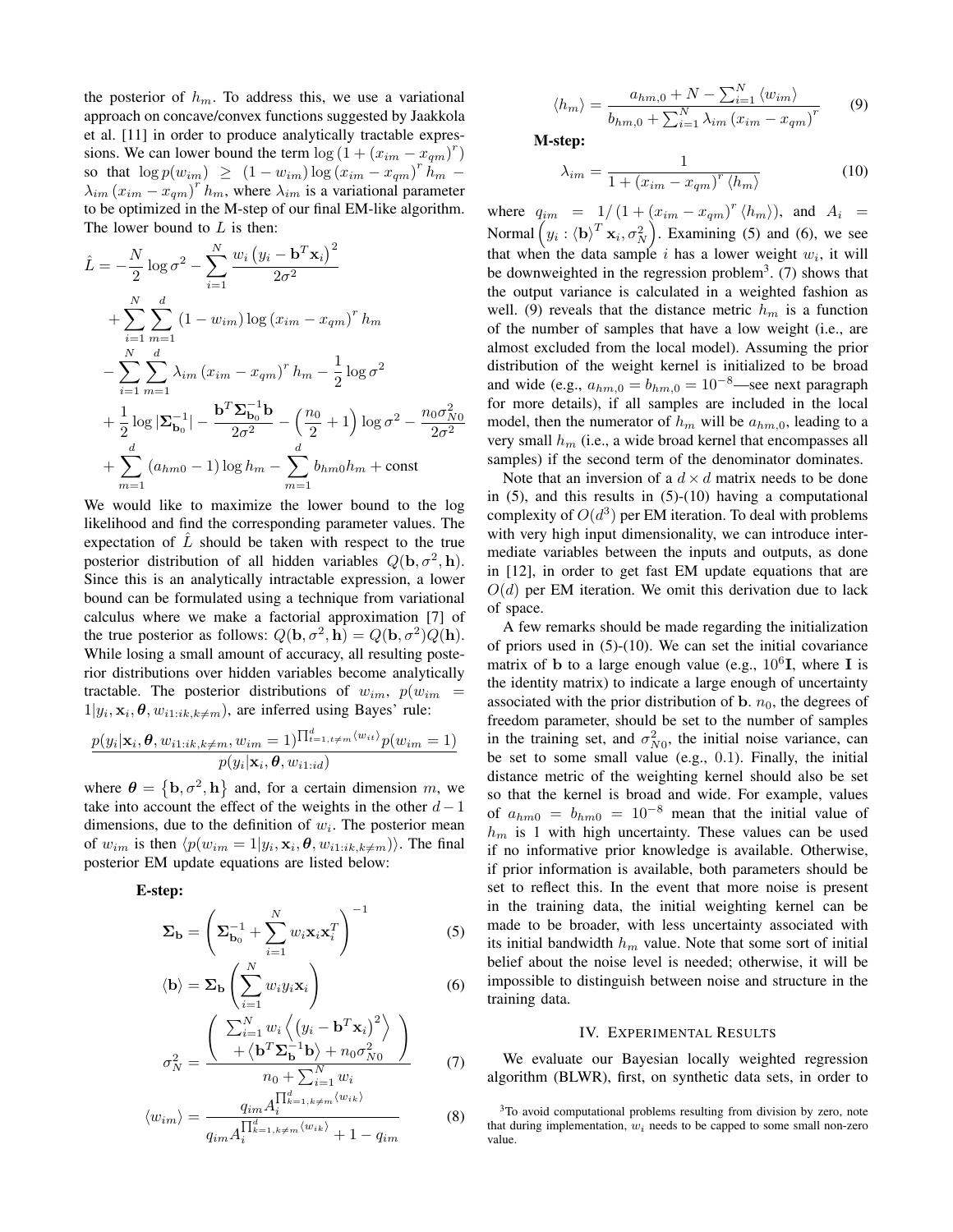

Fig. 2. 1-d function with varying curvature, shown for GPR and BLWR. Training data has an output noise variance of 0.01 and 250 samples.

establish that its performance is competitive to other stateof-the-art techniques for nonlinear regression such as locally weighted projection regression (LWPR) [3] and Gaussian process regression (GPR) [8]. Then, we demonstrate the effectiveness of our algorithm at estimating the Jacobian matrix in a kinematics problem for a 7 DOF robotic arm, comparing it with results from locally weighted regression (LWR) [3] with an optimally hand-tuned distance metric and with the analytically derived Jacobian.

#### A. Synthetic Data

First, we demonstrate the locally adaptive kernel property of our Bayesian locally weighted regression algorithm on a data set with scalar inputs for ease of visualization and compare it to GPR. GPR is a nonparametric technique for nonlinear function approximation that is generally acknowledged to be have excellent performance, but it is not computationally efficient for very large data sets. Since the BLWR model presented in this paper cannot deal with redundant and irrelevant dimensions, we use only low-dimensional synthetic small data sets for the purpose of demonstrating the competitive performance of BLWR to GPR on data with these characteristics. Future evaluations will address the application of BLWR to very large high-dimensional data sets.

Fig. 2(a) shows the predicted output for GPR and BLWR on the first data set (composed of 250 noisy training data samples), which was generated from the equation  $y =$ 



(c) Automatically learned distance metric values

Fig. 3. a) Target nonlinear 2-d CROSS target function; b) Predicted function produced by BLWR; c) Learned weighting kernels in input space, where the small red circles indicate the test input points and centers of the weighting kernels. Training data has an output noise variance of 0.01 and 500 samples.

 $x - \sin^3(2\pi x^3)\cos(2\pi x^3)\exp(x^4)$ , with mean-zero noise with variance of 0.01 added to the outputs. GPR and BLWR perform similarly when predicting the outputs from noiseless test inputs, with GPR overfitting slightly more in the flatter areas on the left side of the data plot, as shown in red. In comparison, BLWR does not overfit the data in the flatter areas in order to accommodate the high curvature on the right side of the data plot. As Fig. 2(b) shows, it correctly adjusts the distance metric  $h$  with the curvature of the function (with h increasing as the curvature of the function increases) and does not display any overfitting or oversmoothing trends.

We also evaluated BLWR on a 500-sample data set consisting of the 2-dimensional function (CROSS),  $y =$  $\max\{\exp(-10x_1^2), \exp(-50x_2^2), 1.25\exp(-5(x_1^2+x_2^2))\},\$ as previously examined in [2], [3]. Mean-zero noise with a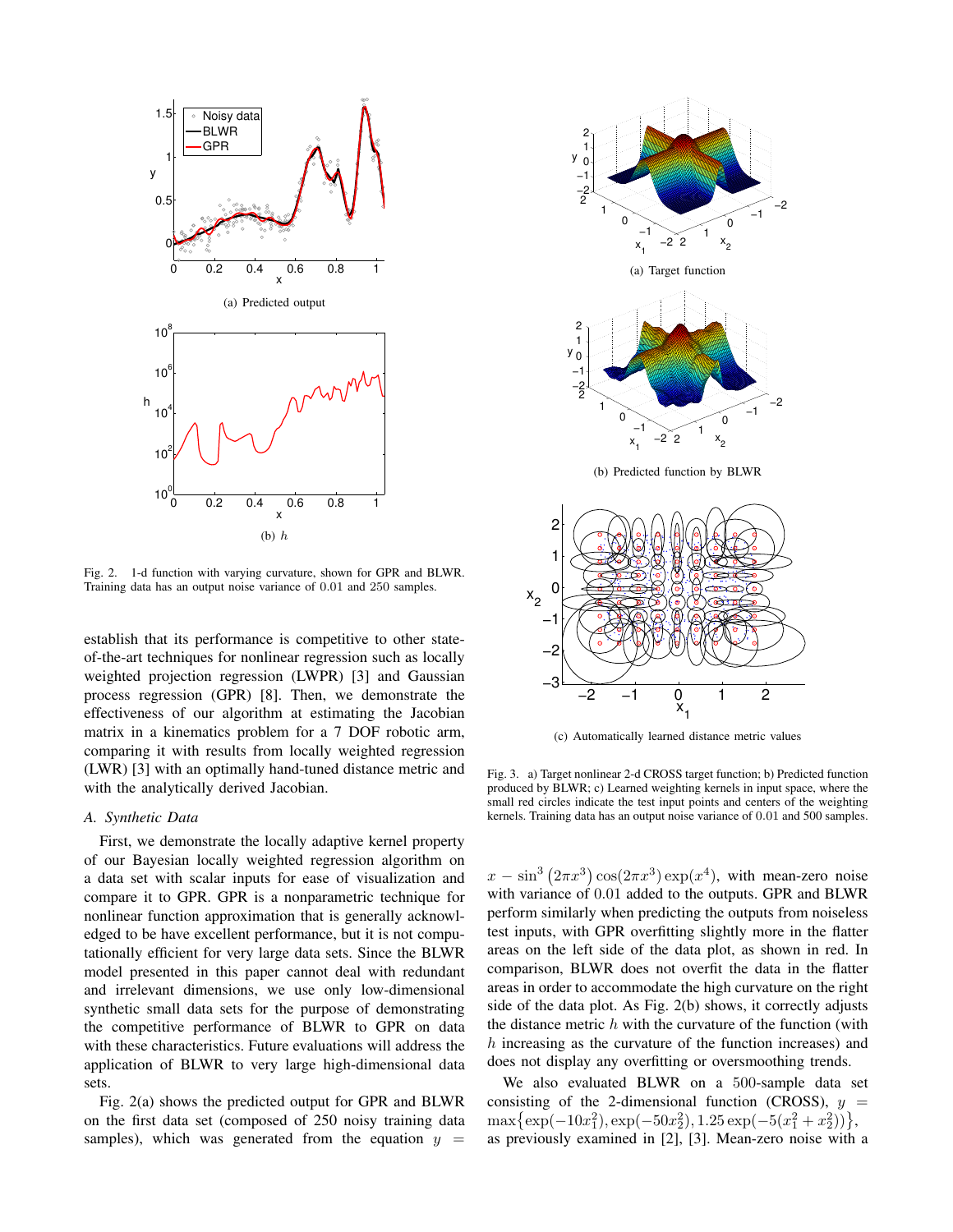### TABLE I

AVERAGE NORMALIZED MEAN SQUARED ERROR COMPARISONS, OVER 10 TRIALS, BETWEEN GPR, LWPR AND BLWR FOR THE NONLINEAR 2-D CROSS FUNCTION.

| Algorithm   | nMSE    | std-dev |  |
|-------------|---------|---------|--|
| GPR         | 0.01991 | 0.00314 |  |
| <b>LWPR</b> | 0.02556 | 0.00416 |  |
| BI WR       | 0.02609 | 0.00532 |  |



Fig. 4. Sarcos anthropomorphic arm

variance of 0.01 was added to the outputs. Fig. 3(a) shows the target function, evaluated over a noiseless test input (giving 1681 data points on a  $41 \times 41$  grid in the  $2 \times 2$ square in input space). Fig. 3(b) shows the predicted outputs for BLWR, and Fig. 3(c) depicts the learned distance metric values h over a subset of the test data points scattered over the  $41 \times 41$  grid (shown as red circles). As before, we see that the width of the weighting kernel adjusts according to the curvature of the function. Table. I compares the performance of BLWR to GPR and LWPR, averaged over 10 randomly chosen training data sets. Performance was quantified in terms of normalized mean squared prediction error (nMSE) value on the noiseless test sets. We see that BLWR performs competitively to LWPR, with GPR doing slightly better.

## B. Robotic Arm Data

We collected 10,800 data samples from a 7 DOF anthropomorphic robotic arm made by Sarcos, as shown in Fig. 4, while performing a trajectory tracking task in Cartesian space. The input data,  $\theta$ , consists of 7 arm joint angles, while output data is the resulting position,  $\mathbf{p} = [x \ y \ z]^T$ , of the arm's end effector in Cartesian space. For the purpose of establishing that BLWR does the right thing for each local regression problem, we would like to solve the kinematics problem,  $\mathbf{p} = f(\theta)$ , in order to find the Jacobian J for a local linearization problem, as defined below:

$$
\frac{\partial \mathbf{p}}{\partial t} = \underbrace{\frac{\partial f}{\partial \theta}}_{J} \frac{\partial \theta}{\partial t}
$$

We compare the estimated Jacobian values to the analytically computed Jacobian  $J_A$  for a particular local linearization problem, given a query input vector of joint angles: [0



(c)  $J_3$ : coefficients of the third row of the Jacobian

Fig. 5. Analytically derived versus inferred values of the Jacobian matrix, shown for each of the 3 rows of the matrix (corresponding to the  $x, y$  and z positions of the robotic arm's end effector).

 $-0.3$  0 1.57 0 0 0]<sup>T</sup>. Since locally weighted regression (LWR) with cross-validation (to find the optimal distance metric) on a 7-dimensional data set would be computationally prohibitive, we instead choose to compare our Bayesian algorithm with LWR where the distance metric is manually hand-tuned to be optimal. We run LWR using a range of distance metric values where, for simplicity, the weighting kernel had a homogeneous (i.e., the same) width in all dimensions of the input space. We explored a wide range of different distance metric values ( $\sim 100 - 200$  values) for LWR—a painstaking procedure—and report results from a representative set of these values. We can visualize the coefficients of the  $3 \times 7$  Jacobian matrix using bar plots,